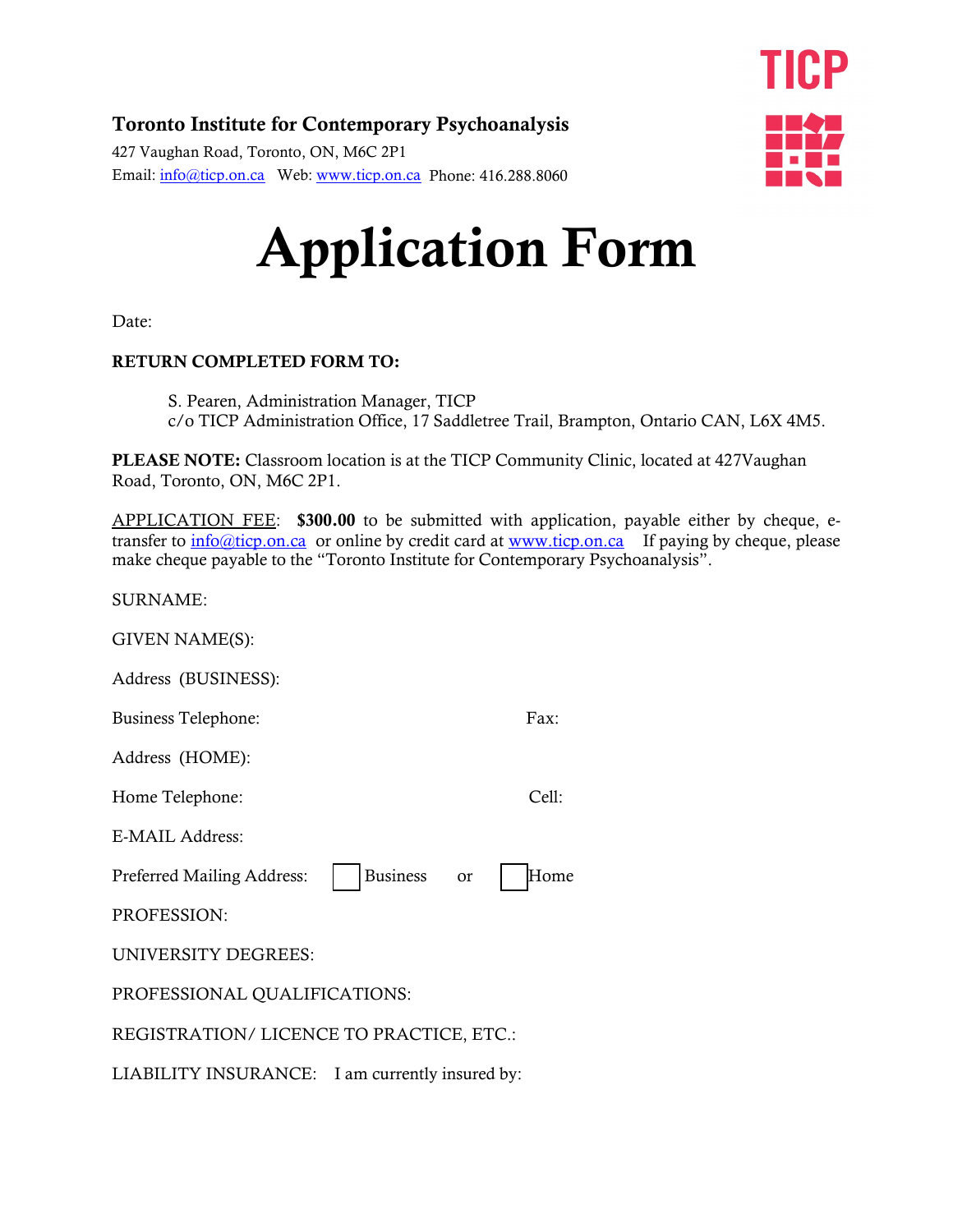#### Positions Held

|   | Name of Employer | <b>Duration</b> |
|---|------------------|-----------------|
|   |                  |                 |
|   |                  |                 |
|   |                  |                 |
| 2 |                  |                 |
|   |                  |                 |
|   |                  |                 |
| 3 |                  |                 |
|   |                  |                 |
|   |                  |                 |

#### Professional Papers / Contributions

| <b>Title</b> | <b>Publication / Conference</b> |  |
|--------------|---------------------------------|--|
|              |                                 |  |
|              |                                 |  |
|              |                                 |  |
|              |                                 |  |
|              |                                 |  |
|              |                                 |  |

#### References

Provide the names and addresses of three individuals who have known you well in your professional work for at least two years. Please have these individuals send a letter of reference at the time of your application, detailing their evaluation of your personal qualities and psychotherapeutic work.

| Name / Address | Occupation | Period Known |
|----------------|------------|--------------|
|                |            |              |
|                |            |              |
|                |            |              |
|                |            |              |
|                |            |              |
|                |            |              |
|                |            |              |
|                |            |              |
|                |            |              |
|                |            |              |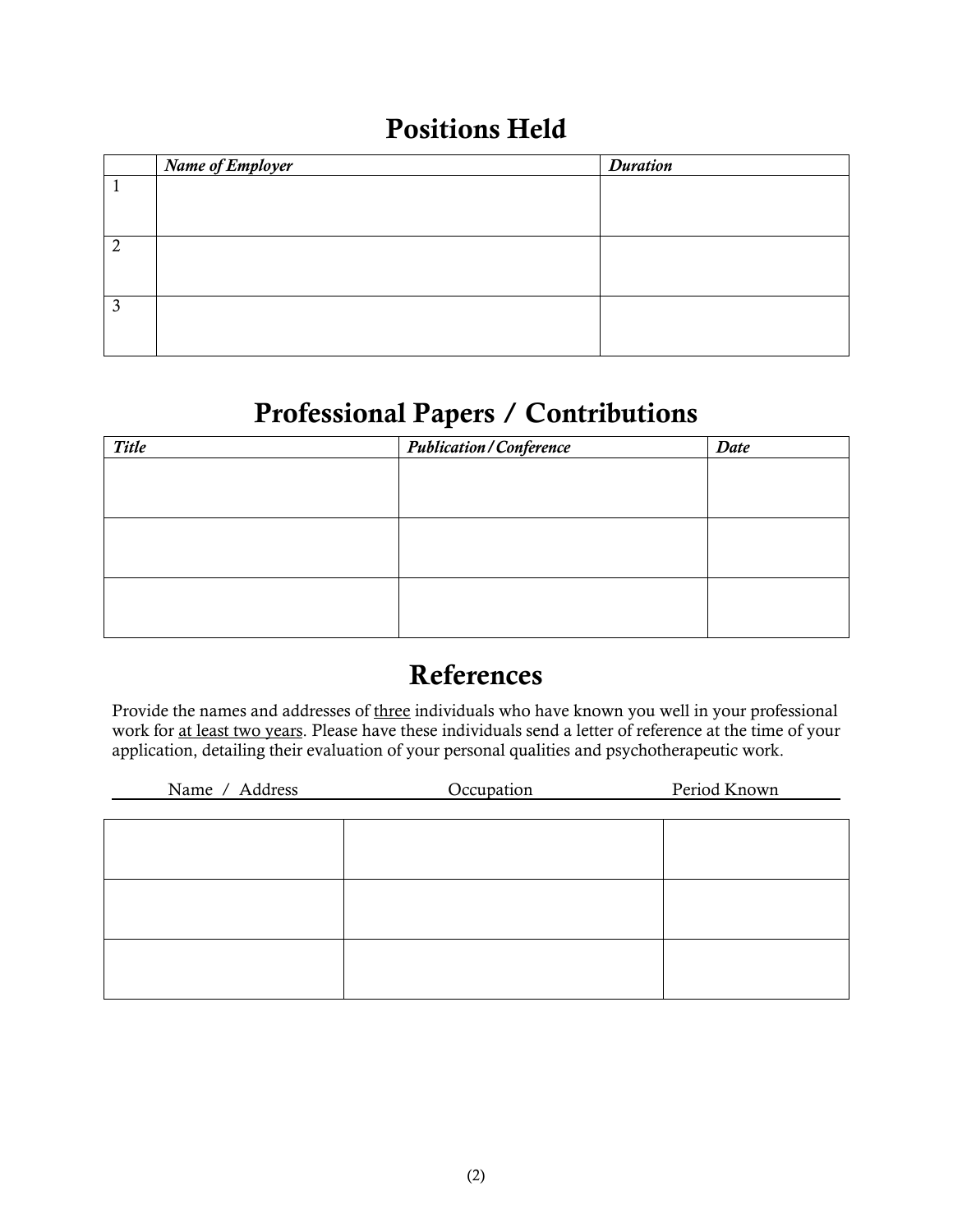### Previous Personal Analysis or Psychotherapy

| Date | Frequency | <b>Name of Analyst/Therapist</b> |
|------|-----------|----------------------------------|
|      |           |                                  |
|      |           |                                  |
|      |           |                                  |
|      |           |                                  |
|      |           |                                  |
|      |           |                                  |

## Previous Training in Psychotherapy

| Courses | <b>Supervision</b> |
|---------|--------------------|
|         |                    |
|         |                    |
|         |                    |
|         |                    |
|         |                    |

#### Academic Background

| <b>Universities</b> | <b>Faculties</b> | Date(s) of Entry | Qualifications | Scholarships,<br>Educational<br>Grants, Etc. |
|---------------------|------------------|------------------|----------------|----------------------------------------------|
|                     |                  |                  |                |                                              |
|                     |                  |                  |                |                                              |

| <b>Post-Graduate Institutes</b> | Date(s) of Entry | Date(s) of Leaving | <b>Qualifications</b> |
|---------------------------------|------------------|--------------------|-----------------------|
|                                 |                  |                    |                       |
|                                 |                  |                    |                       |
|                                 |                  |                    |                       |
|                                 |                  |                    |                       |
|                                 |                  |                    |                       |
|                                 |                  |                    |                       |

*Societies and Professional Bodies of which you are a Member or Fellow (Provide Details):*